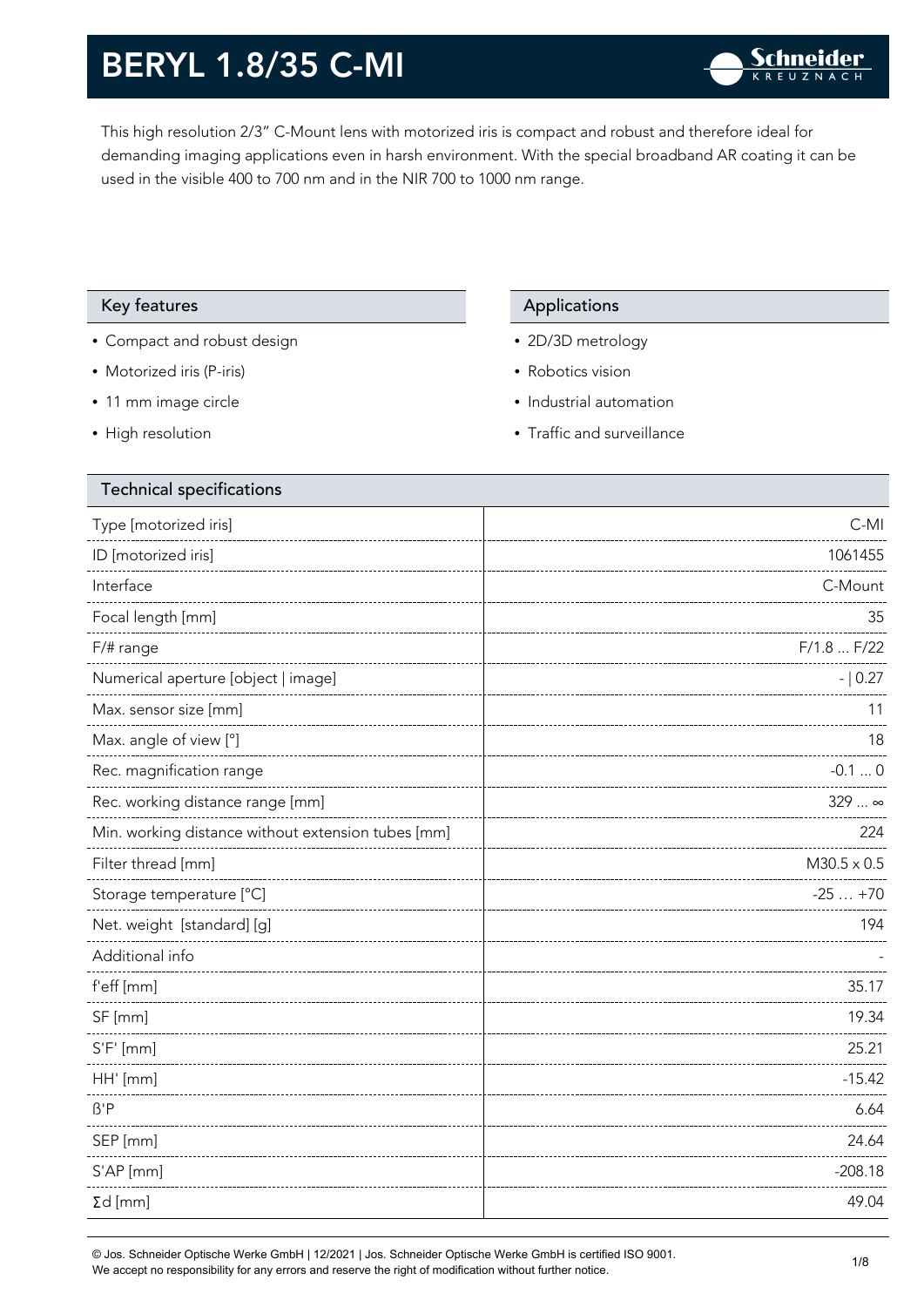

### MTF charts

| Spectrum name    |     |     | VIS |     |     |     |
|------------------|-----|-----|-----|-----|-----|-----|
| Wavelengths [nm] | 425 | 475 | 525 | 575 | 625 | 675 |
| Rel. weights [%] |     | 6   |     |     | 1 Q |     |



-20 LP/mm, radial 40 LP/mm, radial 80 LP/mm, radial --- 20 LP/mm, tangential --- 40 LP/mm, tangential --- 80 LP/mm, tangential

© Jos. Schneider Optische Werke GmbH | 12/2021 | Jos. Schneider Optische Werke GmbH is certified ISO 9001. We accept no responsibility for any errors and reserve the right of modification without further notice.<br>We accept no responsibility for any errors and reserve the right of modification without further notice.

3.3

 $4.4$ 

5.5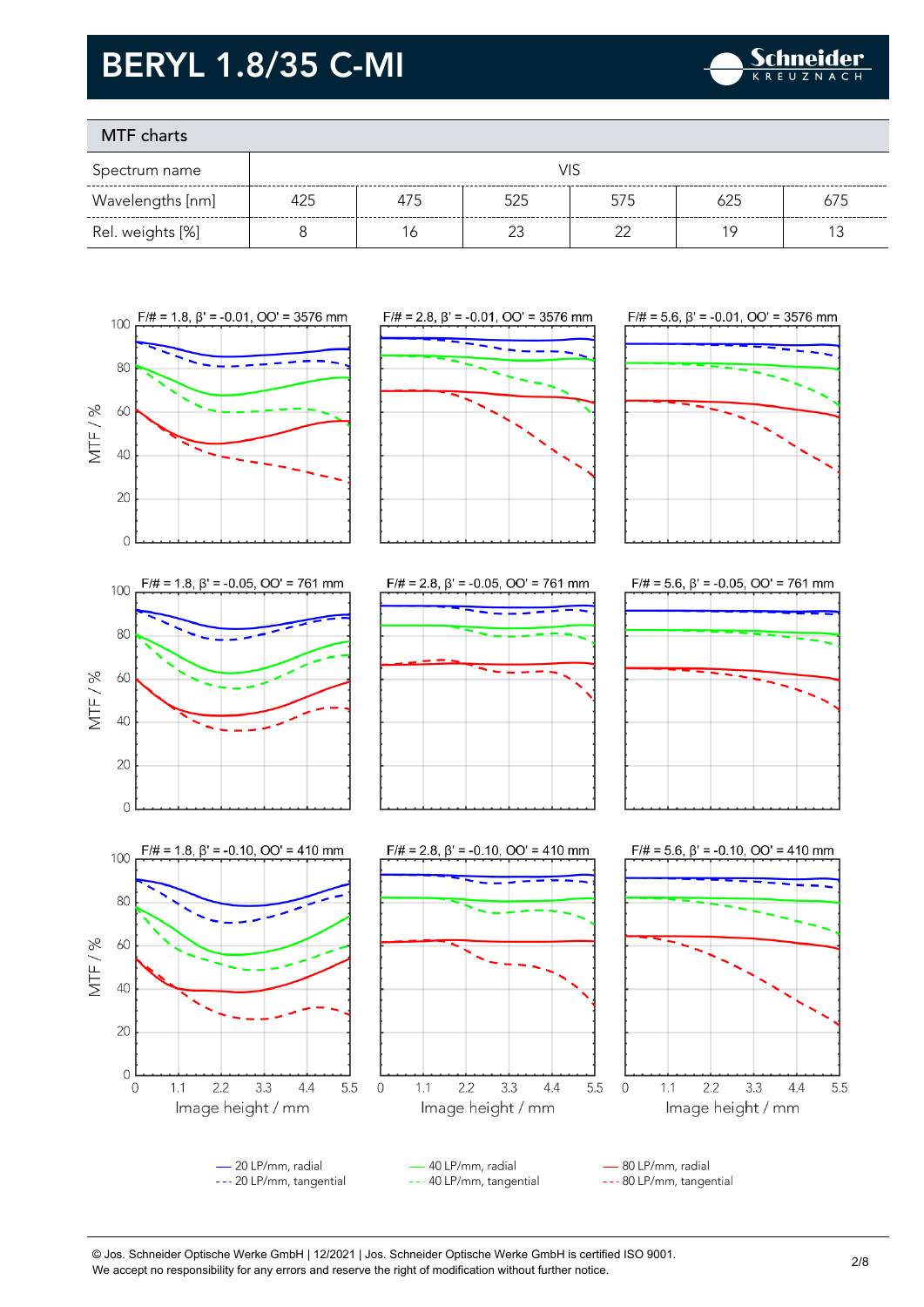

#### Rel. illumination vs. image height



| - -                      | $F/\# = 1.8, \ \ \beta = -0.01$       |  |
|--------------------------|---------------------------------------|--|
| - -                      | $F/\ddot{}=2.8,~\beta = -0.01$        |  |
| - -                      | $F/\ddot{=} = 5.6, \ \beta = -0.01$   |  |
| $\overline{\phantom{0}}$ | $F/\# = 1.8, \ \beta = -0.05$         |  |
| $\overline{\phantom{0}}$ | $F/\ddot{\pi} = 2.8, \ \beta = -0.05$ |  |
| $\overline{\phantom{0}}$ | $F/\ddot{\pi} = 5.6, \ \beta = -0.05$ |  |
|                          | $F/\ddot{=} = 1.8, \ \beta = -0.10$   |  |
|                          | $F/\ddot{=} = 2.8, \ \ \beta = -0.10$ |  |
|                          | $F/\ddot{=} = 5.6, \ \beta = -0.10$   |  |

#### Distortion vs. image height



#### Transmittance vs. wavelength



© Jos. Schneider Optische Werke GmbH | 12/2021 | Jos. Schneider Optische Werke GmbH is certified ISO 9001. We accept no responsibility for any errors and reserve the right of modification without further notice.<br>We accept no responsibility for any errors and reserve the right of modification without further notice.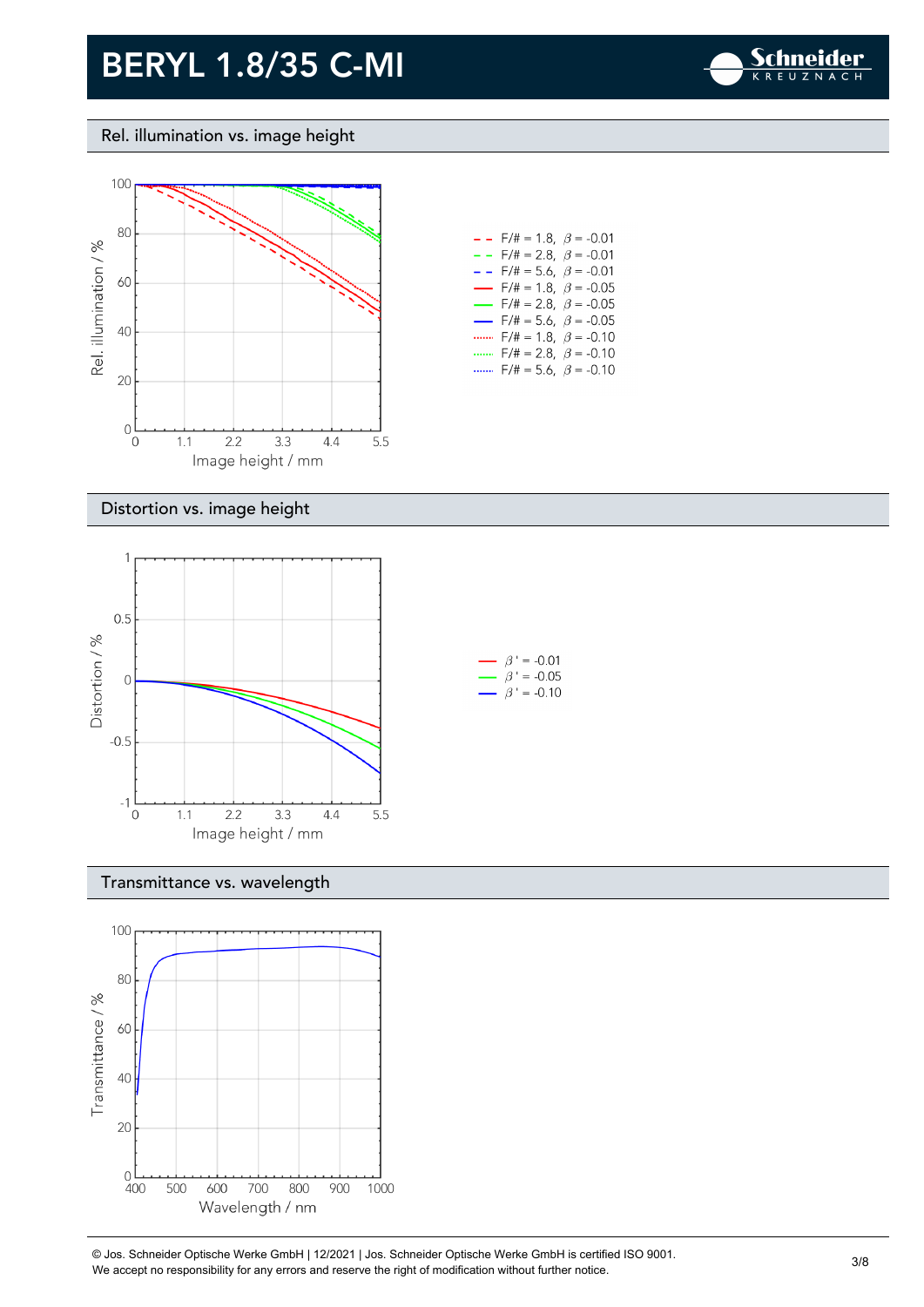

#### Technical drawings



© Jos. Schneider Optische Werke GmbH | 12/2021 | Jos. Schneider Optische Werke GmbH is certified ISO 9001. We Jos. Scrinelaer Opuscrie werke Grilom | 12/2021 | Jos. Scrinelaer Opuscrie werke Grilom is certified ISO 9001.<br>We accept no responsibility for any errors and reserve the right of modification without further notice.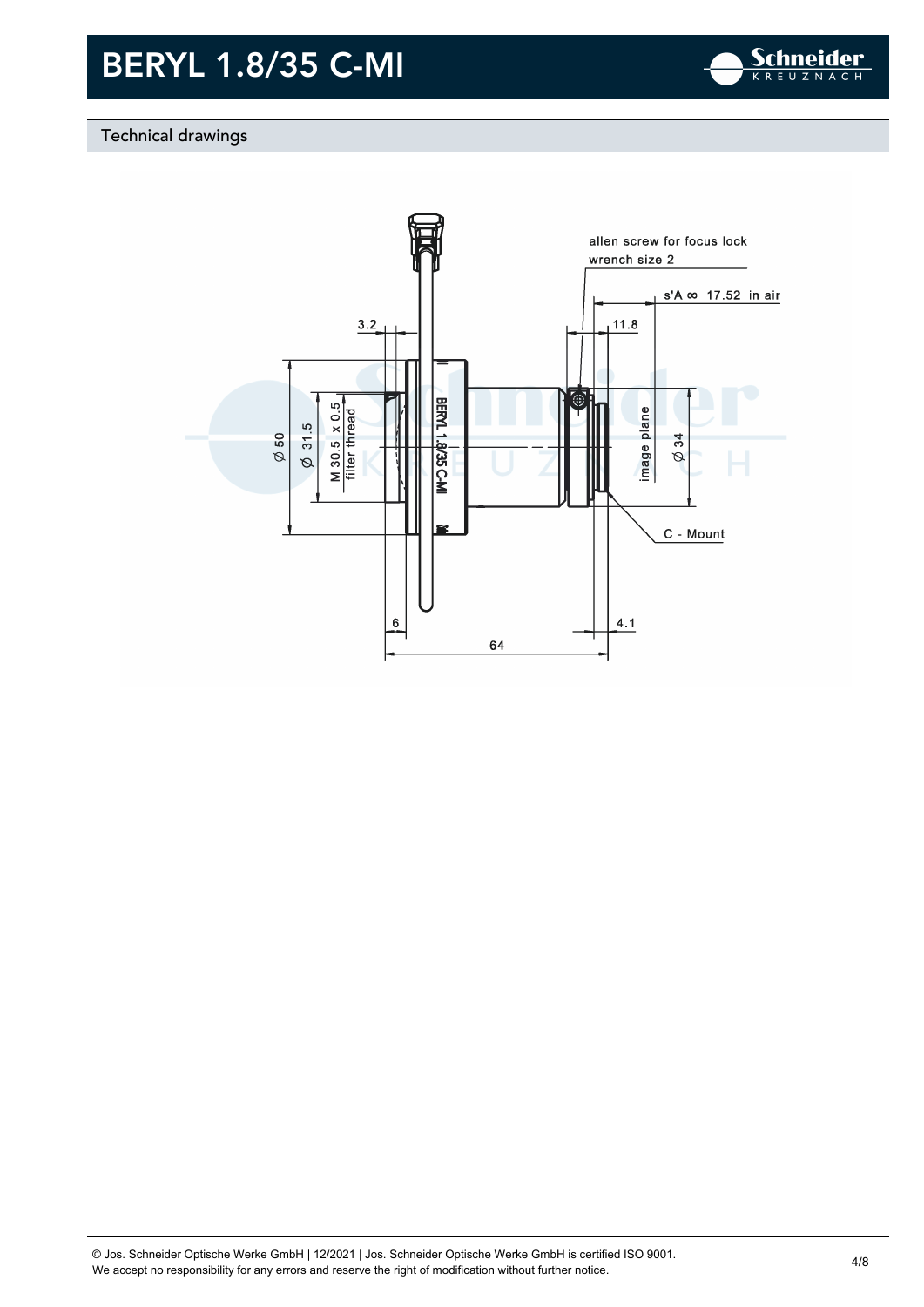

#### Additional electrical information

| Motor type            | 2 phase, bipolar stepper motor                     |
|-----------------------|----------------------------------------------------|
| Coil resistance       | 21 Ohm                                             |
| Current               | $\leq$ 143 mA/Phase                                |
| Max. voltage          | 5V                                                 |
| Coil inductivity      | 1.8 mH/phase @ 1 kHz                               |
| Max. step frequency   | 400 Hz                                             |
|                       |                                                    |
| Cable type            | Lemo Santoprene 2 x 2 x 0.14 mm <sup>2</sup> black |
| Cable length          | 300 mm                                             |
| Electrical connector  | JEITA E4-191J-100                                  |
| Operating temperature | $0^{\circ}$ C to +50 $^{\circ}$ C                  |
| Storage temperature   | -25 $^{\circ}$ C to +70 $^{\circ}$ C               |

| Sequenze of excitation |      |                                  |      |      |
|------------------------|------|----------------------------------|------|------|
| steps<br>pins          |      |                                  |      |      |
|                        | high | high                             | low  | low  |
|                        | low  | low                              | high | high |
|                        | low  | high                             | high | low  |
|                        | high | low                              | low  | high |
| Iris movement          |      | <--- open iris / ---> close iris |      |      |

| Motor steps to f-stop resolution |  |     |     |     |     |      |      |      |
|----------------------------------|--|-----|-----|-----|-----|------|------|------|
| Motor steps                      |  | 10  | 15  | 20  | 25  | 30   | 35   | 40   |
| Iris-diameter                    |  | 7.9 | 5.7 | 4.2 | 3.1 | 2.2  | 1.6  |      |
| F-stop                           |  | 2.8 | 3.8 | 5.3 | 7.3 | 10.1 | 13.8 | 19.1 |

| F-stop to motor steps resolution |      |      |     |      |      |      |      |      |        |
|----------------------------------|------|------|-----|------|------|------|------|------|--------|
| F-stop                           | 1.8  |      | 2.8 |      | 5.6  |      |      | 16   | $\cap$ |
| Iris-diameter                    | 12.3 | 11 1 | 7.9 | 5.5  |      | 2.8  |      | 1.4  |        |
| Motor steps                      | R 1  | 4.8  | 10  | 15.6 | 20.8 | 26.4 | 31.4 | 37.3 | 42 2   |

© Jos. Schneider Optische Werke GmbH | 12/2021 | Jos. Schneider Optische Werke GmbH is certified ISO 9001. We accept no responsibility for any errors and reserve the right of modification without further notice. 5/8<br>We accept no responsibility for any errors and reserve the right of modification without further notice.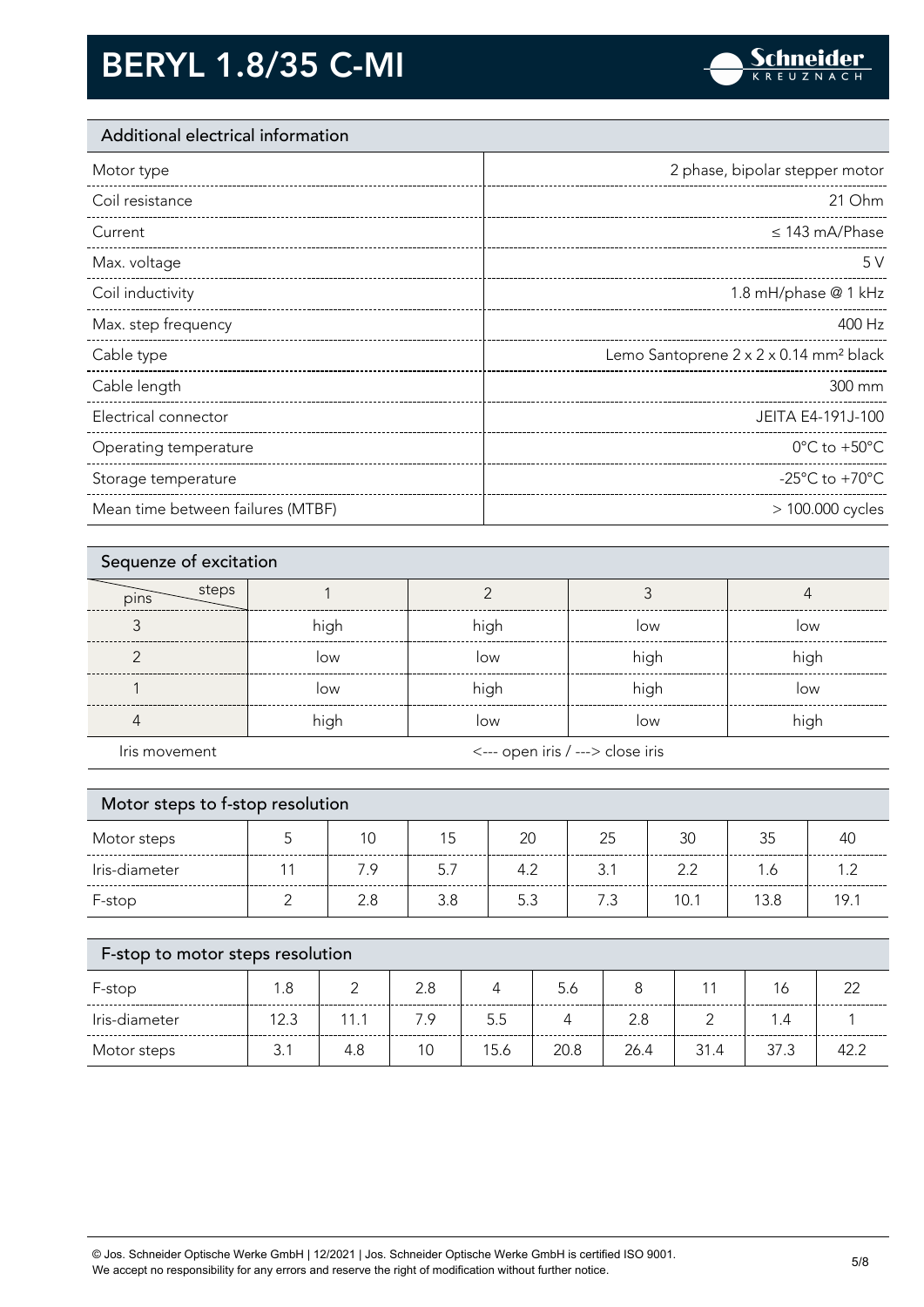

| Accessories    | Mount                 | Eff. length      |         |
|----------------|-----------------------|------------------|---------|
| Adapter        | CS-Mount              | $5 \text{ mm}$   | 25081   |
|                | $C-M$ ount / M42 $x1$ | $5.5 \text{ mm}$ | 1075817 |
| Extension tube | C-Mount / C-Mount     | $5 \, \text{mm}$ | 39316   |
|                | C-Mount / C-Mount     | $8 \text{ mm}$   | 39315   |
|                | C-Mount / C-Mount     | $10 \text{ mm}$  | 39312   |